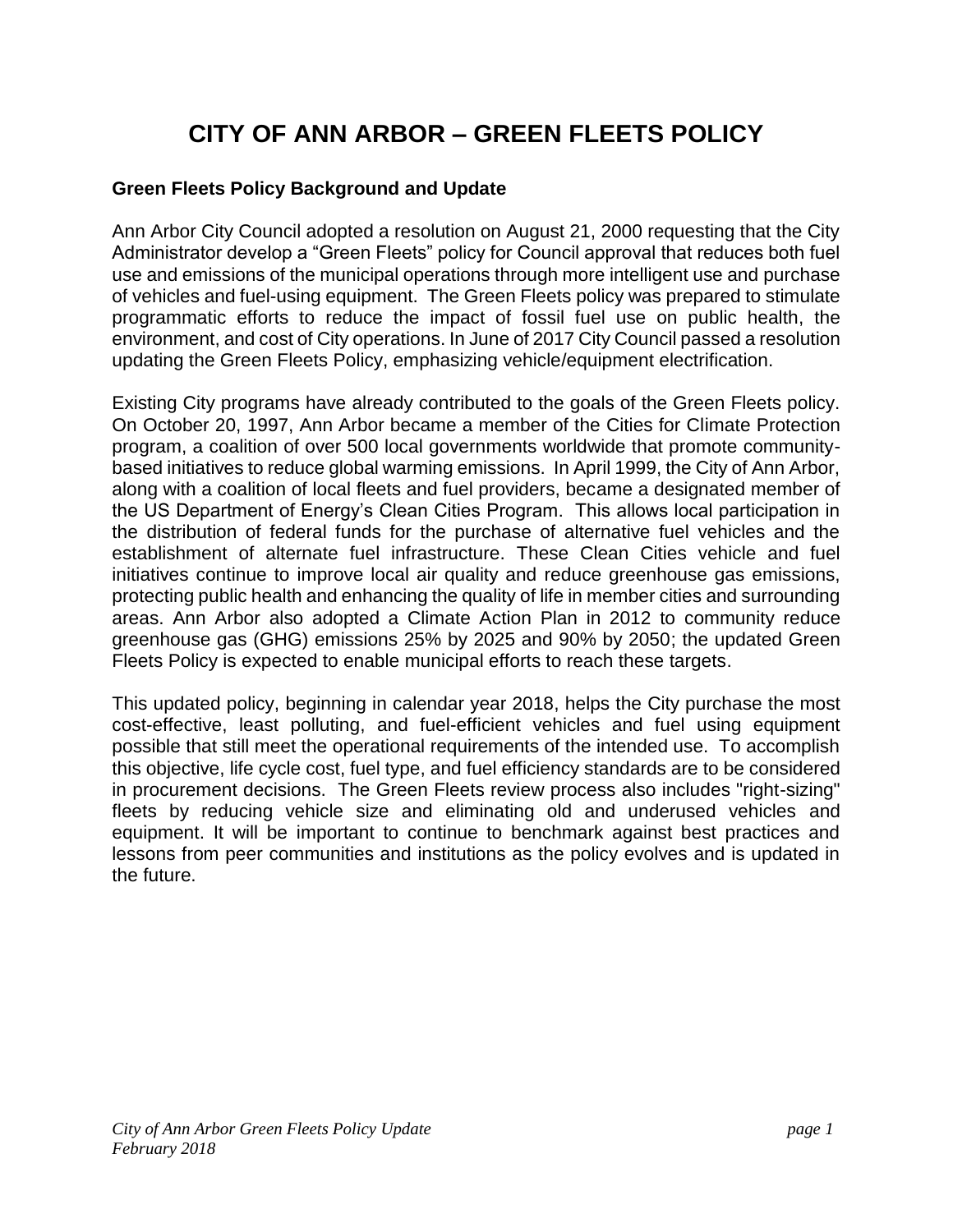## **The Mission**

This updated Green Fleets policy directs all Service Units that own/operate vehicles and fuel-using equipment to decrease carbon dioxide equivalent  $(CO<sub>2</sub>e)$  emissions, achieving a fleet-wide 25 percent reduction by 2025, from a baseline year of 2017, in furtherance of Ann Arbor's Climate Action Plan. By 2026, the policy targets will be revisited and updated.

## **1 Goals**

- 1.a The goal of all City Service Units shall be to eliminate unnecessary vehicles and purchase and use the most cost-effective and lowest emission vehicle or equipment possible, while still meeting operational requirements. Fleet assets shall be utilized in a manner that supports City operations through environmentally responsible fleet management.
- 1.b Focus of replacements of fleet vehicles will be primarily toward all-electric and secondarily hybrid-electric technologies, consistent with Resolution R-17-237. Contracted services with third party fleets (e.g., solid waste collection) shall also demonstrate compliance with this policy (e.g., procurement shall be with third party closest to fully complying with this policy).

## **2 Objectives**

- 2.a Optimize the fleet size eliminate unused or underused vehicles and equipment through continuous review and evaluation of vehicle utilization and redundancy. Respective Service Unit Administrators should work with the Green Fleets Team (see Section 4) to accomplish this based on the policy (other triggering events such as vehicle condition inspections should also inform this process)
- 2.b Increase the fleet average fuel economy for each Service Unit use miles per gallon (mpg) and fuel type (e.g., electric) critical purchase criteria
- 2.c Minimize vehicle miles traveled (VMT) route optimization, trip elimination, shared utilization, vehicle tracking technology solutions (e.g., telematics)
- 2.d Reduce vehicle size, weight, and other factors affecting fuel use when appropriate
- 2.e Reduce emissions of carbon dioxide  $(CO_2)$ , carbon monoxide  $(CO)$ , nitrous oxide (NOx), volatile organic compound (VOCs), particulate matter (PM) and other greenhouse gasses through elimination of fossil fuel combustion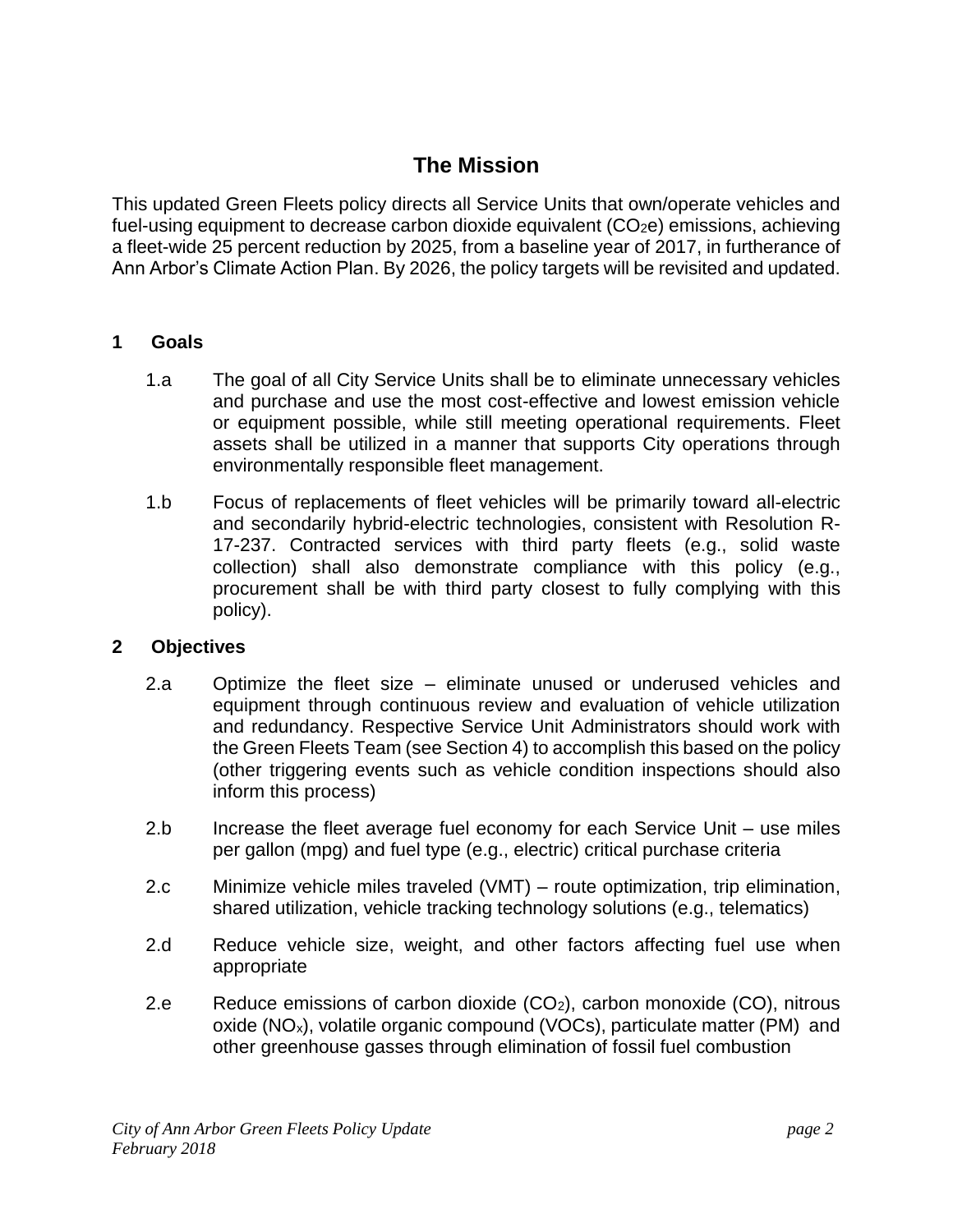2.f Increase the use of alternative fuel vehicles and equipment, with a focus on increasing the use of all-electric vehicles

## **3 Measures of Success**

- 3.a The primary measure of the City's success in implementing the updated Green Fleet Policy is the reduction of carbon dioxide equivalent (CO2e) and other emissions.
- 3.b The secondary measure of the City's success in implementing the updated Green Fleet Policy is the decrease in annual total gallons of gasoline and diesel fuel used.
- 3.c A third measure of the City's success in implementing the updated Green Fleet Policy is a decrease in total fleet size, with increase in the percentage of electric and hybrid-electric vehicles replacing combustion-engine vehicles where opportunities exist and are deemed feasible.

## **4 Green Fleets Team**

- 4.a This Team will include, but not be limited to, one representative from the listed Units or Service Areas to be appointed by the respective Service Area Administrator:
	- 4.a.1 Public Services (Systems Planning, Fleet Services, Public Works)
	- 4.a.2 Finance & Administrative Services
	- 4.a.3 Safety Services
	- 4.a.4 Community Services
- 4.b The function of this Team shall be to develop and monitor policies, procedures and practices related to the purchase and use of City vehicles and fuel-using equipment to achieve the goals and objectives of the updated Policy. The Team will receive Fleet Service's inputs and report progress and findings to the City Administrator and the Energy and Environmental Commissions at least annually and as appropriate, including any proposed alterations to the policy.

## **5 Funding**

5.a The purchase of Policy-compliant vehicles and equipment with better fuel economy or lower emissions may be more expensive in initial years. A "Green Incentive" shall be put in place that allows the purchase of said vehicles and equipment if their price is within 20 percent including Incentive,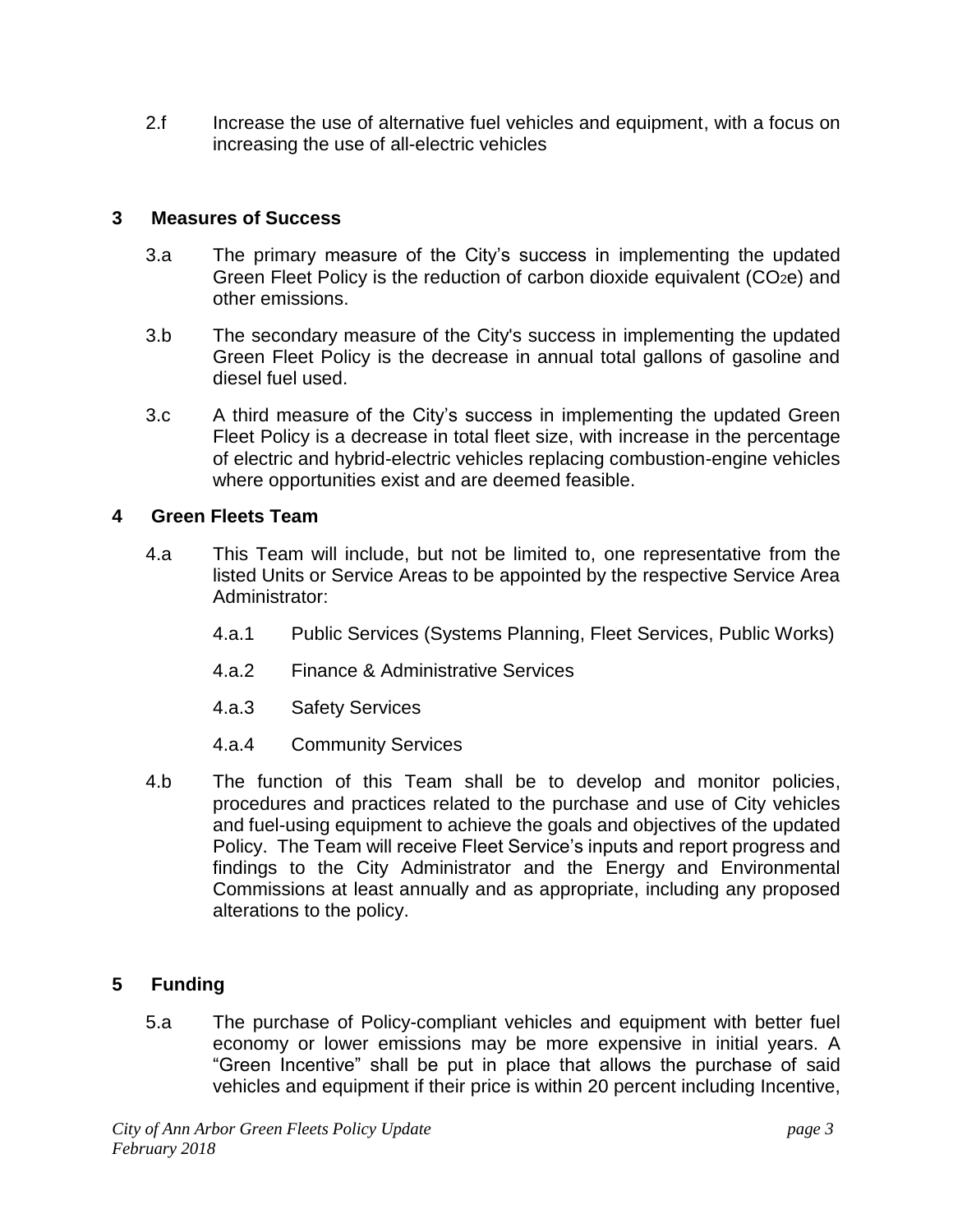of the lowest bid for that vehicle or equipment class. The 20 percent funding Incentive shall serve as a guideline, but not as a limit, to determine the vehicle recommendation and written justification to the Green Fleet Team. The Team will be responsible for reviewing the vehicle recommendation from the Unit and either approving such or offering commentary/resolution.

- 5.b Funding from outside sources such as State and Federal grants shall be pursued to assist in the purchase of Policy-compliant vehicles, including alternative fuel vehicles and fueling facilities.
- 5.c Lifecycle costs should be used to determine total savings of vehicles. A vehicle replacement depreciation process must also address and fairly accommodate potential higher upfront purchase costs necessary to meet the policy's mission.
- 5.d Budgetary mechanisms that fund this premium must be developed and refined to ensure equitable means for all Service Units to accomplish the policy's directives. These processes will be recommended and modified as appropriate by the Green Fleets Team and provided to the City Administrator and/or relevant decision-makers.

## **6 Fleet Inventory**

6.a The City shall create and maintain a complete inventory of the vehicles in its fleet, by Service Unit/department. This inventory should include not only the type and number of fleet vehicles, but also each vehicle's intended use, and the amount and types of fuel used, the costs associated with their use, and the resulting pollution. This inventory is critical if goals are to be set and success measured for the fleet.

## **7 Baseline for Evaluation of Effectiveness**

- 7.a The original baseline year for determining the effectiveness of the Green Fleets program was FY2002-2003. This updated policy establishes a new baseline year of FY2017-2018. Fleet Services shall develop a FY2017-2018 fleet baseline to facilitate the evaluation of annual Green Fleets Plans. Baseline information should to the extent possible include:
	- 7.a.1 Vehicle number, year, make, model, drive train (2- or 4-wheel drive), transmission type, and primary use
	- 7.a.2 Miles per gallon per vehicle -- actual if possible, published EPA rating if actual not available;
	- 7.a.3 Type(s) of fuel used;
	- 7.a.4 Average cost per gallon (or gallon equivalent) of fuel(s);
	- 7.a.5 Average fuel cost per mile, if available;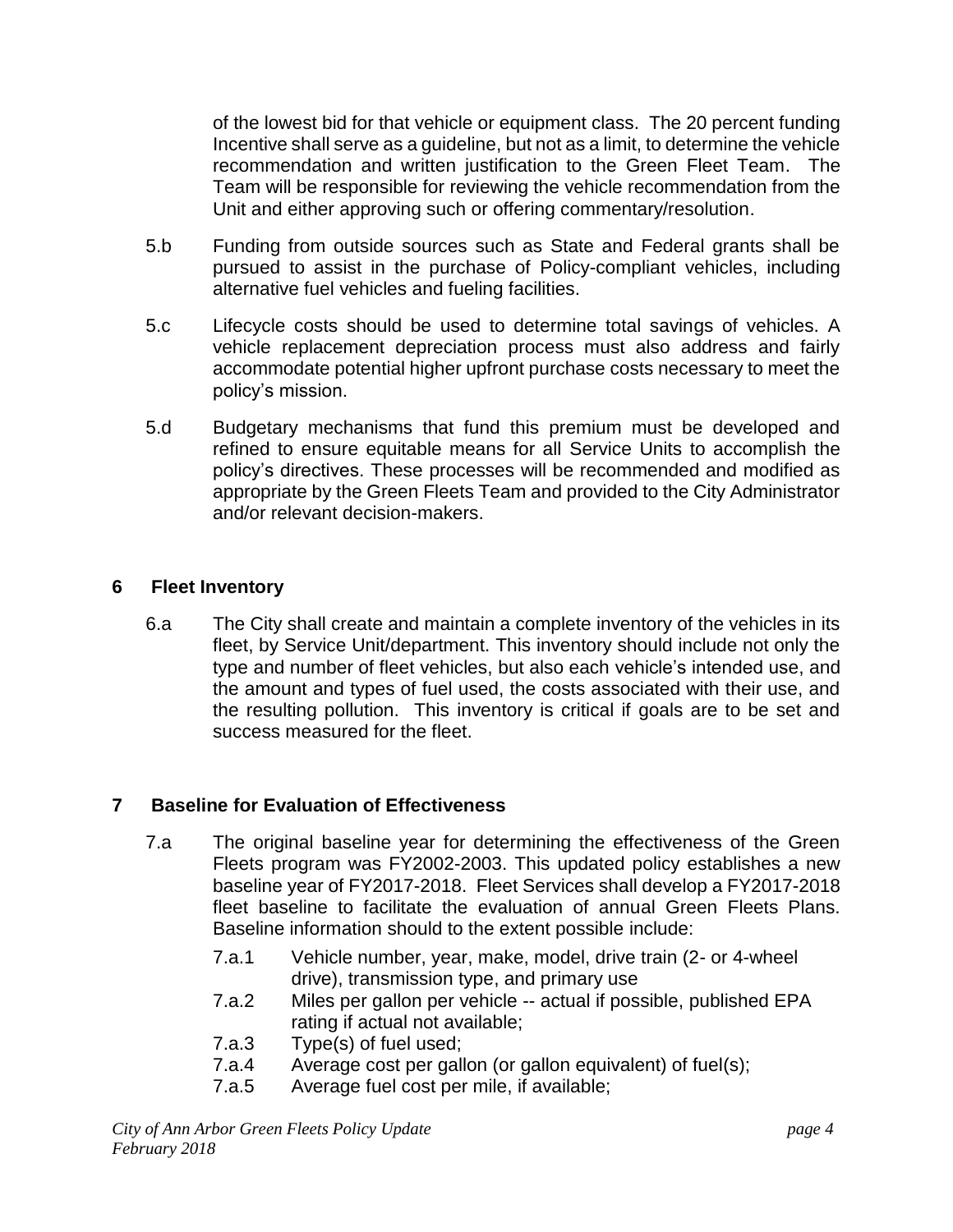- 7.a.6 Annual miles driven per vehicle per fuel type, if available;
- 7.a.7 Total fuel(s) consumption per vehicle per year;
- 7.a.8 Vehicle function and utilization (e.g., hours of use divided by total hours) with commentary on continued need or alternatives;
- 7.a.9 Estimated emissions per mile for each pollutant by vehicle type/class (defined in 1 above) based on EPA tailpipe standards for carbon monoxide (CO), nitrogen oxides ( $NO<sub>x</sub>$ ), and particulate matter (PM); and
- 7.a.10 Carbon dioxide (CO2) calculations based on gallons (or equivalent) of fuel consumed.
- 7.b Systems Planning Unit/Sustainability Office shall assist with items 7.a.9 and 7.a.10 for the Green Fleets Team.
- 7.c Fleet Services shall be responsible for providing this baseline data in a reliable and verifiable manner to the Green Fleets Team.

## **8 Green Fleets Strategies To Be Employed By the City**

- 8.a Optimizing Fleet Size
	- 8.a.1 The vehicles targeted for a reduction in fleet size shall include the following:
		- 8.a.1.i Light duty vehicles (passenger cars, light duty pick-up trucks and vans) that use less than 200 gallons per year.
		- 8.a.1.ii Light duty vehicles over 7 years old or heavy-duty (>8,500 lbs) trucks over 10 years old.
	- 8.a.2 Vehicles in this these category will be earmarked for removal from the City fleet through the annual vehicle auction. It is anticipated that these vehicles will be removed over a number of years to reduce the impact to the fleet. The determination of which vehicles are to be eliminated shall be at the discretion of the fleet manager and Unit heads, who currently are being asked to justify vehicle usage. These vehicles will be eliminated with agreement from the Green Fleets Team.
		- 8.a.2.i Flexibility is necessary to allow exemptions when warranted.
	- 8.a.3 No vehicle will be purchased to replace the removed vehicle. It shall be removed from the fleet database, and the miles normally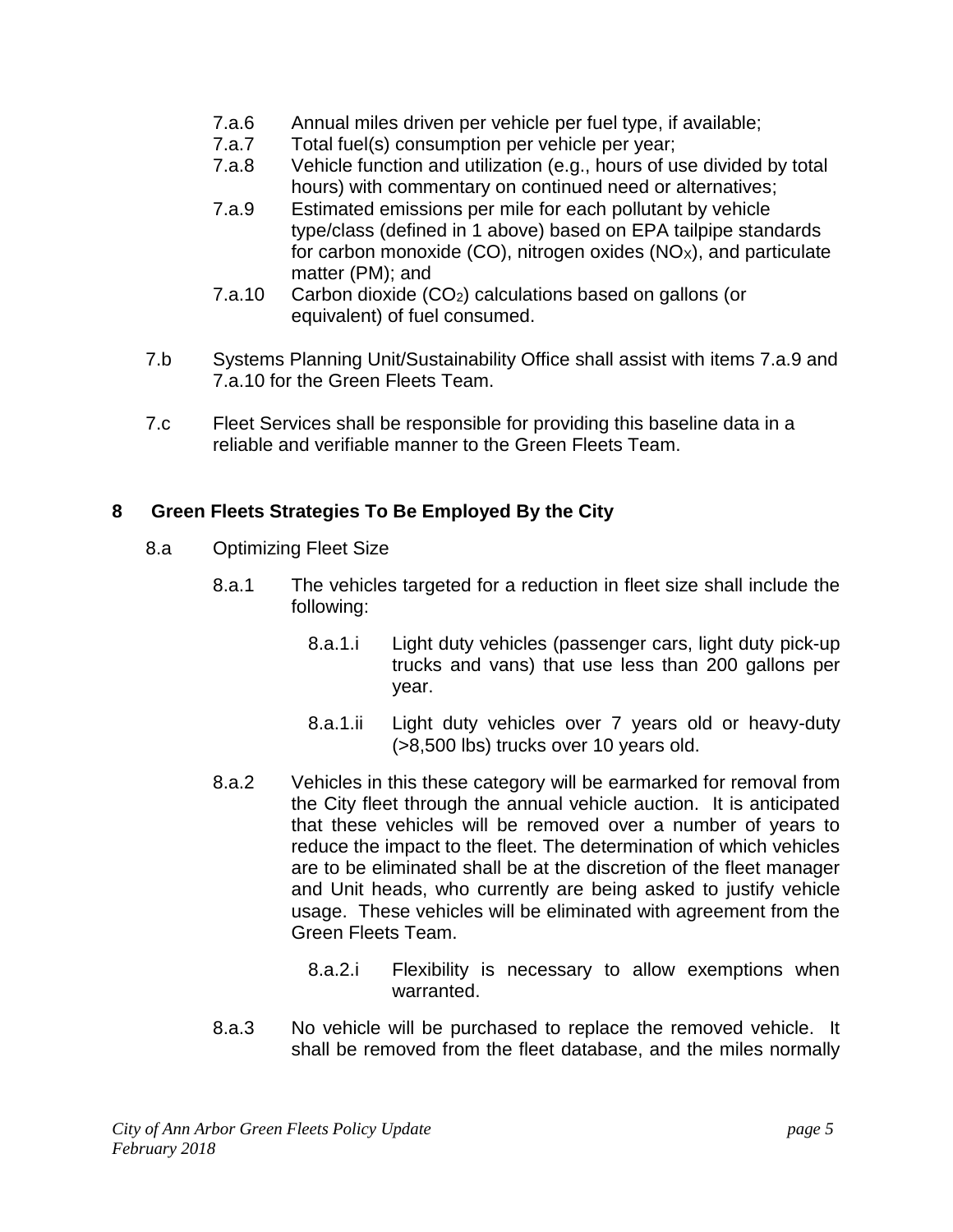traveled by the removed vehicle will be distributed to other transportation modes.

- 8.a.4 Specialized function vehicles may be exempted from removal if the purchasing Service Unit can justify retention and the Green Fleets Team approves this justification. Justification for exemptions must be presented in writing to the Team. It is expected that there will be exceptions with regard to some emergency services vehicles because of special uses. However, there still may be viable green vehicle/equipment options to support some emergency needs and functions. It shall be the policy of the City to purchase or lease emergency response vehicles that comply with the requirements of this section to the extent that the purchase or lease of such vehicles does not unacceptably reduce the ability to provide safe, quality services.
- 8.b Increase Average Fuel Economy
	- 8.b.1 When purchasing new vehicles, fuel efficiency targets (miles per gallon or mpg) shall be determined for each of four vehicle classes. Targets slightly above the average fuel economy for each vehicle class should be the minimum attained. For model year 2016 the targets would have been:

| VEHICLE CLASS*             | <b>MPG TARGET**</b> |
|----------------------------|---------------------|
| Compact Cars               | 34                  |
| Midsize and Full-Size Cars | 27                  |
| Minivans/Mini-pickups      | 21                  |
| 2X4 Trucks                 | 21                  |
| Passenger/Cargo Vans       | 14                  |
| ∥4X4 Trucks                | 18                  |

\* Vehicle class is based on EPA categories for combined cargo and passenger volume in the Model Year 2016 Fuel Economy Guide. This table is meant to be illustrative and needs to change with updates based on year of purchase activity

- 8.b.2 MPG targets shall be reviewed annually by the Green Fleets Team and modified based on vehicles available for that model year.
- 8.b.3 Vehicle purchase requests shall be reviewed and minimum fuel economy targets will be employed when possible. Managers are encouraged to purchase the most fuel-efficient vehicle available that can meet the operational needs of the Unit.
- 8.b.4 Request for exemptions to the fuel economy targets in vehicle procurements shall be submitted in writing to the Green Fleets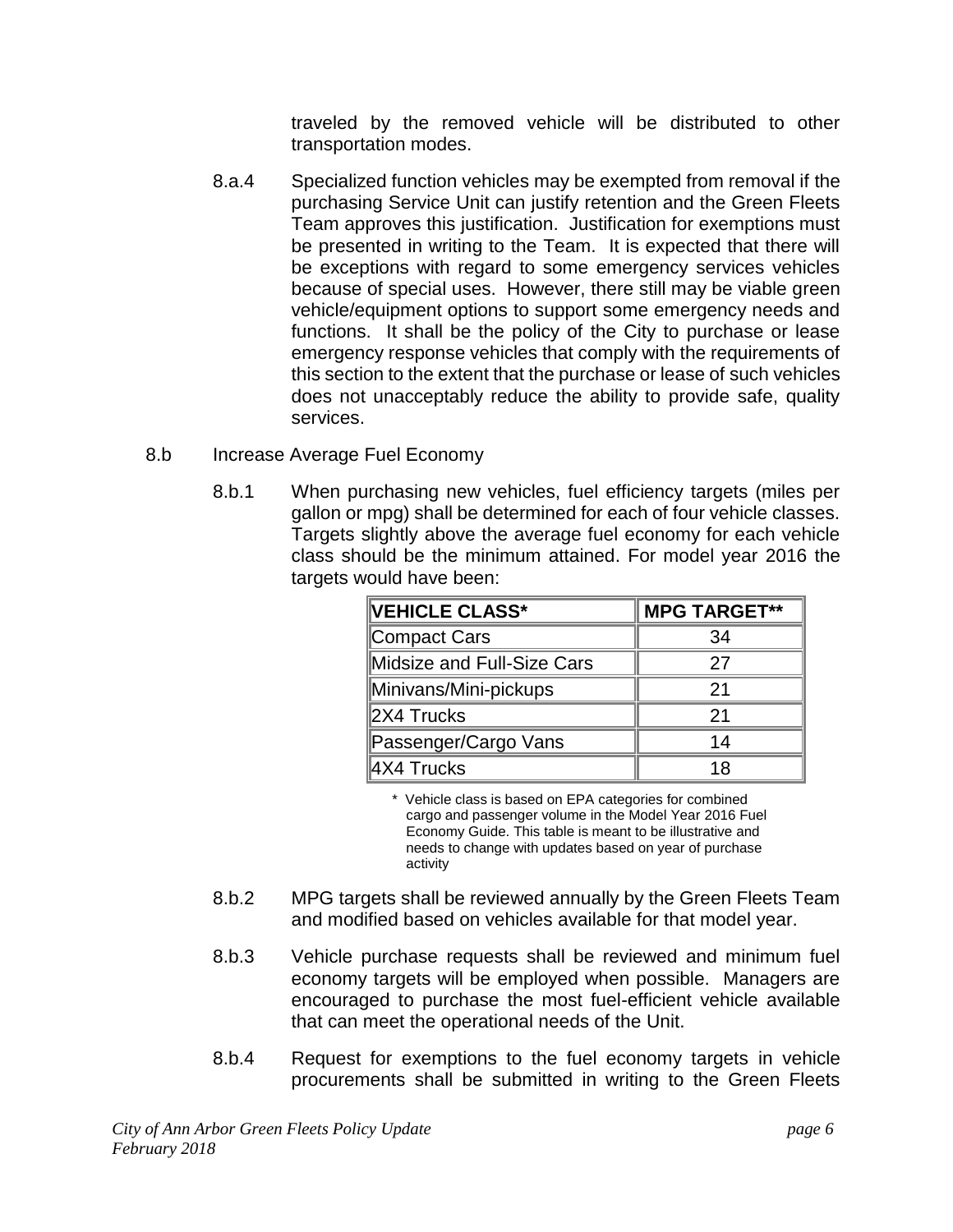Team and exemptions awarded if the Team feels there is sufficient justification. Vehicle purchase without such an exemption is not allowed.

- 8.c Minimize Vehicle Miles Traveled (VMT)
	- 8.c.1 For vehicles that operate on fixed routes, such as solid waste pickup, route optimization should be employed by the Service Unit. In general, all routes should be planned to optimize the route and trips chained together to reduce required travel time and distance. VMT optimization shall also be managed by each Service Unit; vehicle/equipment purchase should be avoided through practices such as centralized meetings, teleconferencing, use of alternate transportation modes (e.g., buses, bicycles), and carpools and combined-purpose trips. The deployment of telematic vehicle devices or similar technology that monitors and optimizes routes and analyzes patterns and potential adjustments to best meet this policy's aims should be strongly considered.

## 8.d Reduce Vehicle Size

8.d.1 Encourage the selection of vehicles of a smaller class size whenever possible to achieve increased miles per gallon. Requests for new vehicle purchases must be supplemented with written justification addressing the need for a specific model and type. Fleet Services shall work with the Unit and vehicle operators to determine whether a proposed vehicle could be downsized and still complete its required function. For example, whenever possible, full-size trucks and vans should be downsized to light duty vehicles, four-wheel drives replaced with two-wheel drives, and large gasoline/diesel engines replaced with smaller electric engines.

## 8.e Reduce Vehicle Emissions of Greenhouse Gases

- 8.e.1 Combusting one gallon of gasoline (fossil fuel) produces approximately 20 pounds of CO<sub>2</sub>. Increasing fuel economy reduces the amount of fuel required to travel the same distance, and consequently reduces the amount of CO<sub>2</sub> produced by City operations.
- 8.e.2 Vehicles shall not be left idling for more than 5 minutes in a 60 minute period unless a running engine is necessary to protect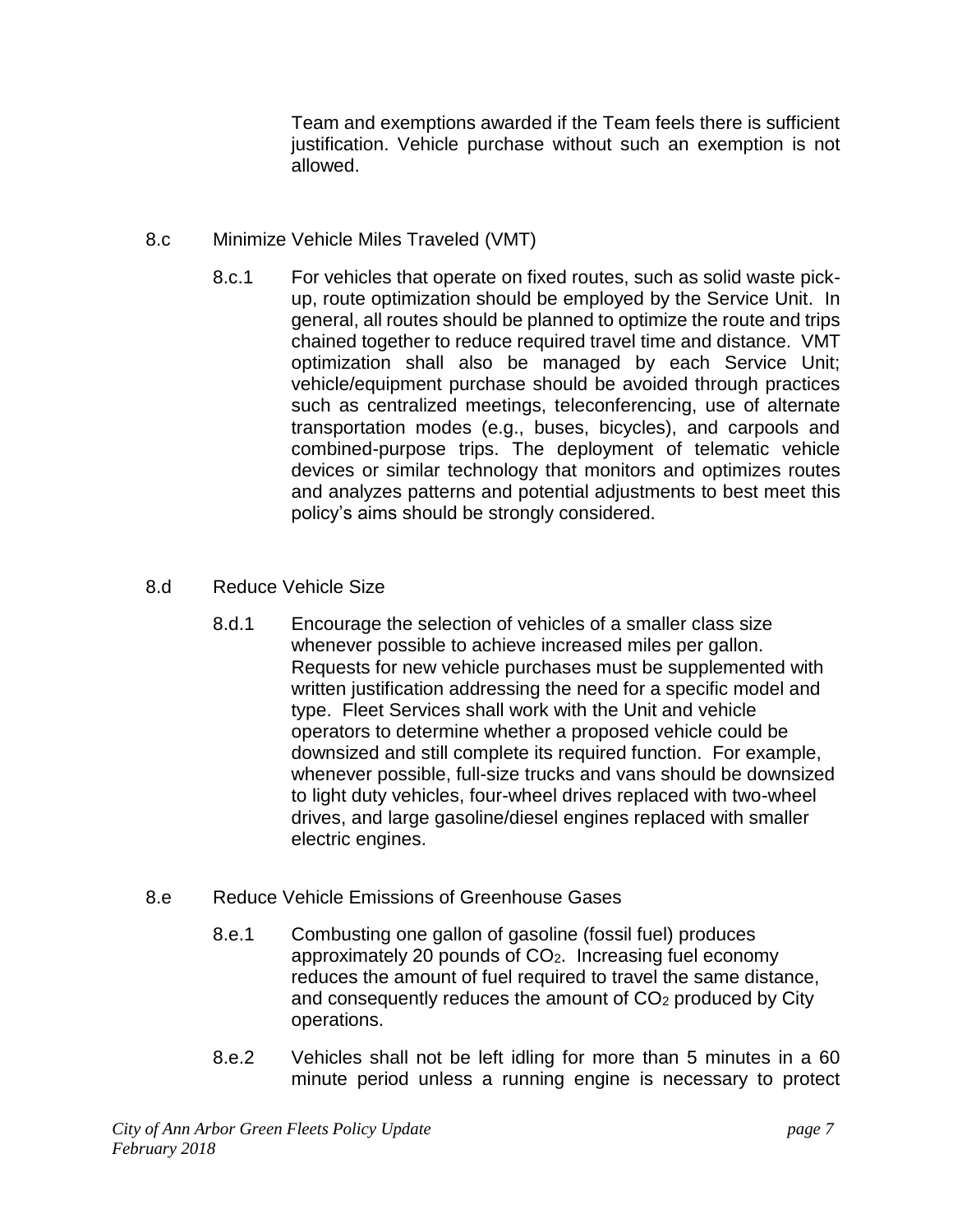public safety, to prevent harm to contents of the vehicle, run auxiliary equipment in performance of a job, or to maintain health of occupants while performing duties, or is exempt per Ann Arbor's Idling Reduction Ordinance, Chapter 72. Vehicles are not to be left idling to warm up a vehicle.

- 8.f Reduce health-threatening emissions of carbon monoxide (CO), nitrous oxides  $(NO<sub>x</sub>)$ , volatile organic compounds  $(VOCs)$ , and particulate matter (PM).
	- 8.f.1 The City and each Service Unit shall attempt to obtain the "cleanest" vehicles possible as measured by available emissions certification standards.
	- 8.f.2 Emissions targets shall be reviewed by the Green Fleets Team and modified if cleaner vehicles become available. For example, some ultra-low emission vehicles (ULEV) are available in California but are not sold in Michigan today. When they are distributed nationwide the City may have more purchase options. Technology trends in the last decade and beyond have vastly improved CO, NOX, VOCs and PM emissions in vehicles, so the necessity to continue focus on these sources will need to be monitored and adapted to the extent variation among fleet options can even substantially be differentiated.
- 8.g Increase Use of Alternate Fuel Vehicles and Equipment
	- 8.g.1 All-electric, primarily, and Hybrid-electric vehicles, secondarily and when an all-electric option is not available, shall be the preferred option for light duty vehicle replacements; the Service Unit should singularly or jointly consider solar-powered charging options as they become available and feasible.
	- 8.g.2 Fleet Services shall provide a list of alternate fuel vehicles to the Green Fleets Team to evaluate incremental progress of the policy.
	- 8.g.3 Both internal budgets and external grants would be eligible to cover the anticipated premiums for an alternate fuel version of a fleet vehicle or piece of motorized equipment.
	- 8.g.4 Gasoline alternative fuels (such as low-sulfur diesel, compressed natural gas, ethanol and biodiesel) shall be considered when feasible if an electric alternative is not available and any negative environmental impacts from such fuels do not negate benefits. The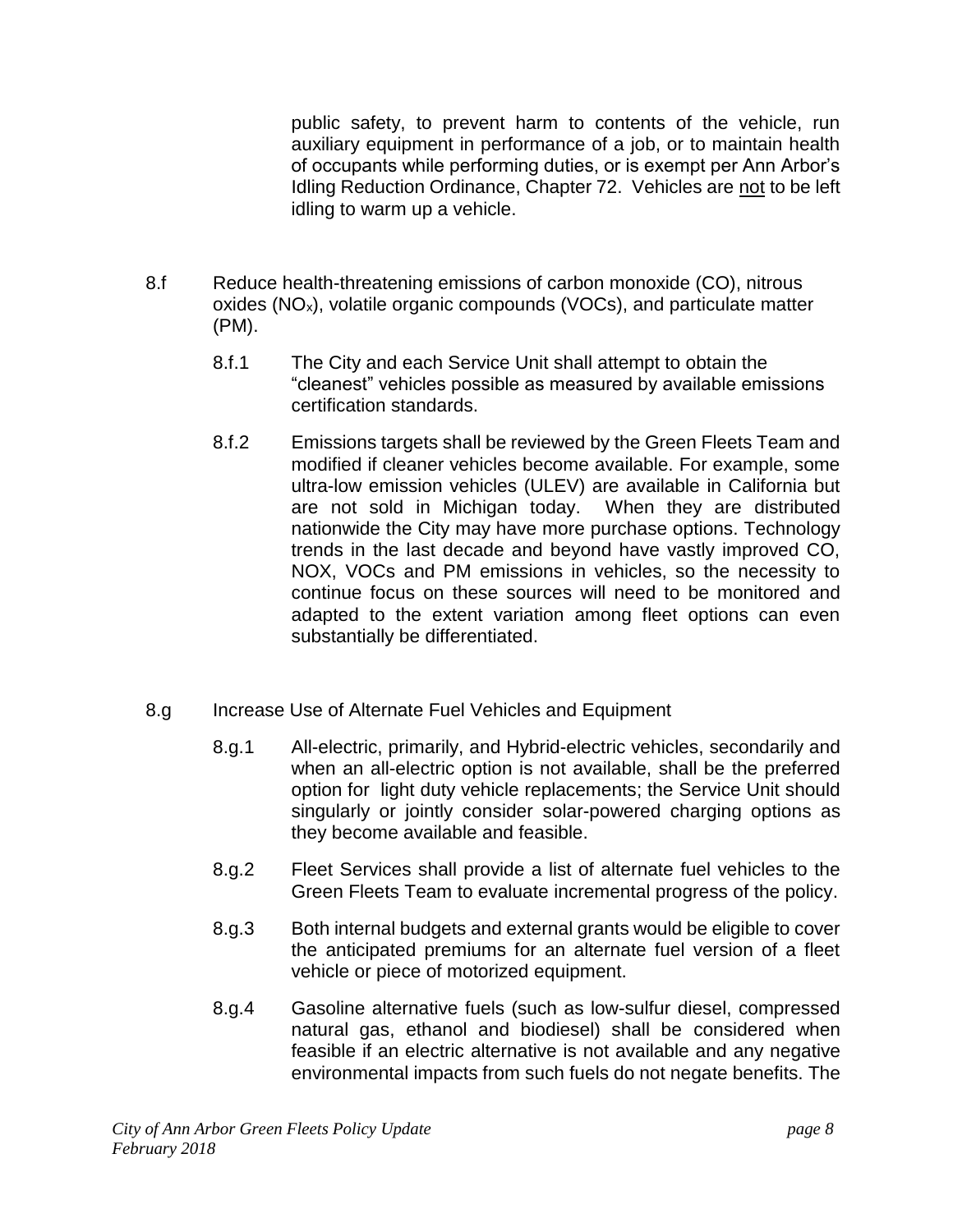latest scientific consensus on the environmental advantages or disadvantages of such fuels should be factored into decisionmaking.

## **9 Fuel-using Equipment**

9.a City Units shall purchase or lease portable or stationary fuel-using equipment that is powered by alternate fuels if available and within the 20 percent green incentive, including rebates. If an alternate fuel option is not available, strong consideration shall be given to purchasing the most fuel efficient, cleanest, fuel-combusting equipment.

## **10 Exemptions**

- 10.a The Green Fleets Team may grant an exemption from the requirements of this Policy to a City Service Unit requesting an exemption under the following circumstances:
	- 10.a.1 Where the requesting Service Unit demonstrates that no model of motor vehicle or motorized equipment is available which will comply with the requirements of this Policy and still meet the specifications of the Service Unit for its intended purpose.
	- 10.a.2 Where the requesting Service Unit demonstrates to the satisfaction of the Team each of the following:
		- 10.a.2.1 That the cost of the vehicle or motorized equipment that complies with the requirements of this Policy is more than 20 percent higher than the cost of an equivalent vehicle or motorized equipment powered by gasoline or diesel fuel; and
		- 10.a.2.2 That the Service Unit has attempted to apply for, but failed to receive, grant funding for the purchase or lease of the vehicle or motorized equipment that complies with the requirements of this Policy from sources other than the City's General Fund; and
		- 10.a.2.3 That the amortized cost differential cannot be recovered over the operating life of the vehicle or motorized equipment that complies with the requirements of this Policy through a reduction in fuel, maintenance, and other costs incurred during the operating life of such vehicle or equipment.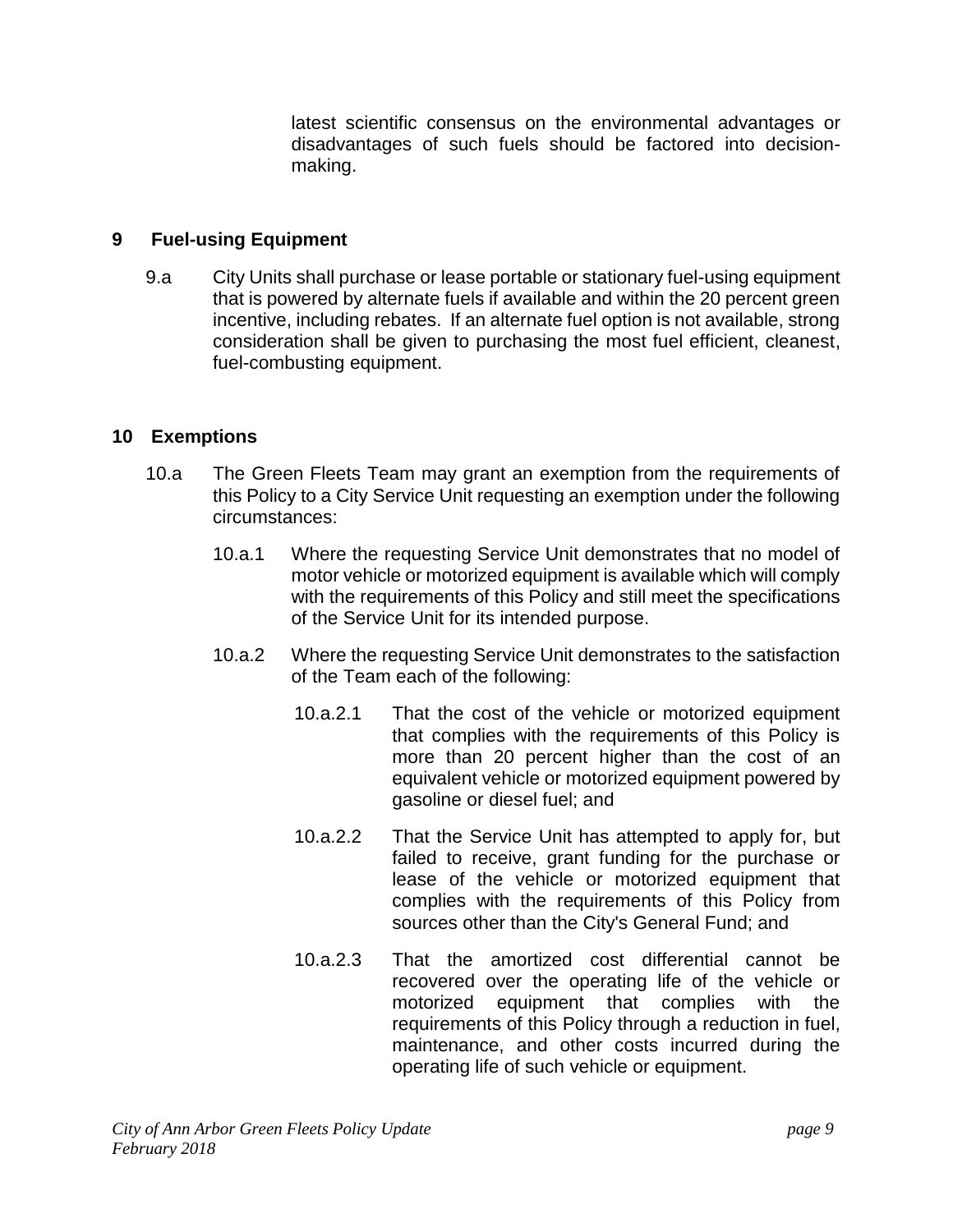- 10.a.3 Where the requesting Service Unit demonstrates to the satisfaction of the Team that the use of a vehicle or motorized equipment that complies with the requirements of this Policy would significantly disrupt Service Unit operations due to the lack of reliability, adequate fueling, and/or maintenance facilities for that motor vehicle or motorized equipment.
- 10.b In the case that the Team grants an exemption, the requesting Unit shall purchase or lease the model of motor vehicle or motorized equipment that will meet Service Unit specifications and has the highest fuel efficiency and lowest available emissions ratings available within the 20 percent Green Incentive purchase price.

## **11 Vehicle Maintenance**

- 11.a All vehicles shall be inspected at least once per year.
- 11.b Ecologically sound products, such as coolants and specialized oils, shall be used where available, when cost effective, and when they do not void vehicle or equipment manufacturer's warranty.
- 11.c Re-treaded tires shall be purchased for large-wheeled or slow-moving vehicles.

## **12 Reducing Other Environmental Impacts**

12.a In addition to tailpipe emissions, motorized vehicles and equipment may have other negative environmental impacts that can occur in their production, operation, and eventual disposal. Radiator fluids and other substances used in vehicles or equipment can have harmful consequences for the environment. Of particular concern are persistent, bioaccumulative, and toxic materials (PBTs), such as mercury, lead and arsenic, which can be released at the end of the service life. When opportunities are identified, Service Units and City/fleet management should attempt to reduce the production, operation and end-of-life environmental impacts of the vehicles/equipment it purchases.

## **13 Annual Reporting**

13.a Fleet Services shall provide an annual report by September 1<sup>st</sup> to the Green Fleets Team for the prior fiscal year providing information to demonstrate how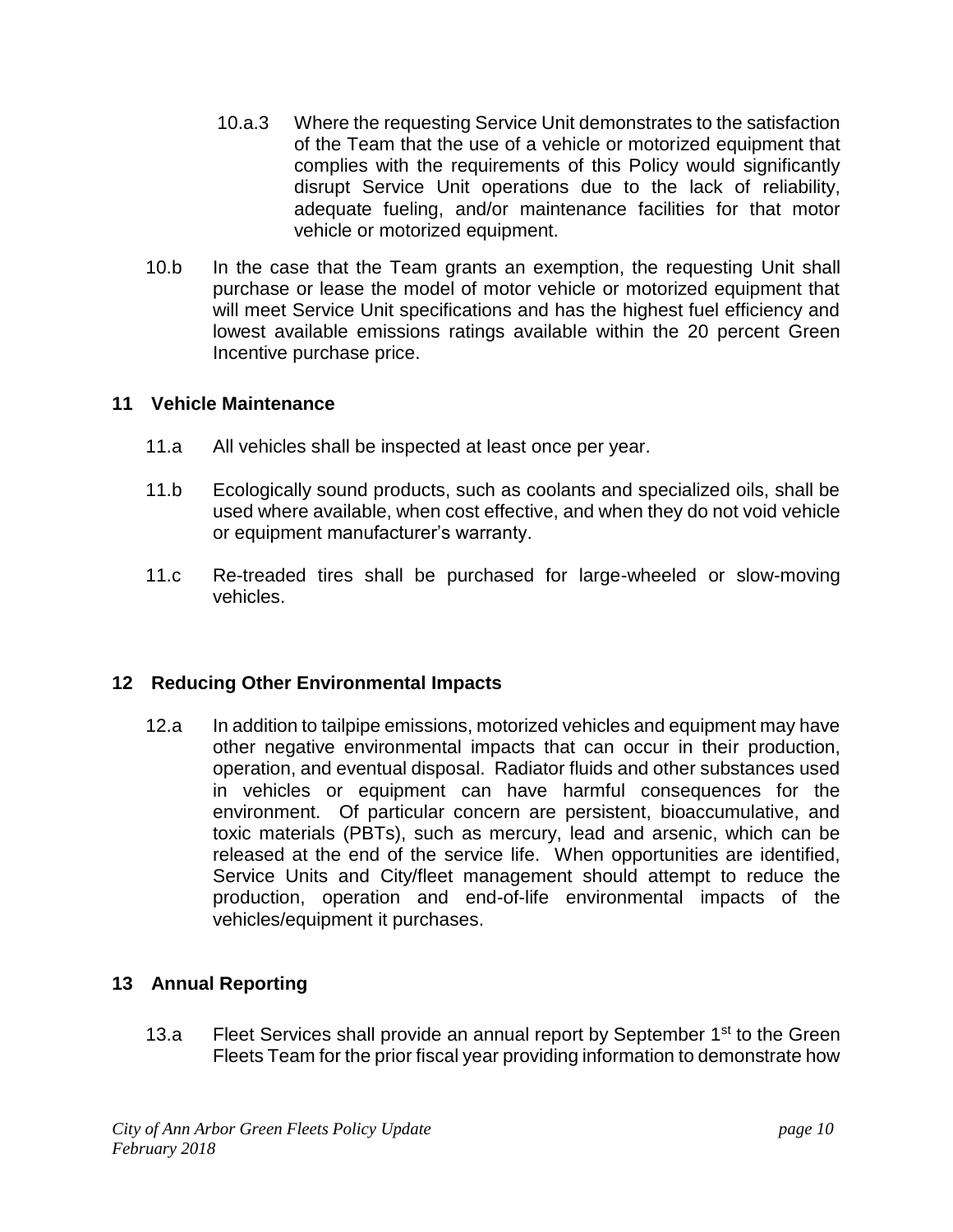well each Service Unit's fleet is in compliance with the Green Fleets Policy as well as any recommended upgrades to the Policy.

- 13.b This report shall include an updated inventory of all vehicles and fuel using equipment as well as a list of vehicles/equipment purchased and vehicles and equipment removed from the City fleet in the prior fiscal year.
- 13.c In addition, the report shall contain or summarize the following:
	- 13.c.1 A list of Vehicles classes by year; a similar list for all fuelcombusting equipment
	- 13.c.2 Make and model
	- 13.c.3 Drive train (2-wheel drive or 4-wheel drive)
	- 13.c.4 City vehicle number and VIN number
	- 13.c.5 Type of fuel used
	- 13.c.6 Annual miles driven per vehicle
	- 13.c.7 Annual fuel consumption and cost per vehicle
	- 13.c.8 Annual maintenance costs
	- 13.c.9 Vehicle function and utilization (hours)
	- 13.c.10 Estimated emissions per mile for each pollutant by vehicle type/class (defined in 1 above) based on EPA tailpipe standards for the following:
		- $\Box$  Carbon Dioxide (CO<sub>2</sub>) per gallons (or equivalent) consumed.
- 13.d Fleet Services shall be responsible for providing these data in a reliable and verifiable manner. These data will be submitted to the Team in conjunction with an annual Green Fleets plan for evaluating approaching replacement opportunities.
- 13.e Annual Reports shall be reviewed by the Green Fleets Team and the City Administrator and shall be used to determine program effectiveness and to target under-utilized vehicles for removal, working in concert with each Service Unit.
- 13.f The annual Green Fleets plan shall be developed using any/all of the options listed above plus any other alternatives deemed appropriate to achieve the goals of the Plan. These strategies allow considerable margin for the creative development of a plan that will have greatest potential to green each Service Unit's (and City's) fleet.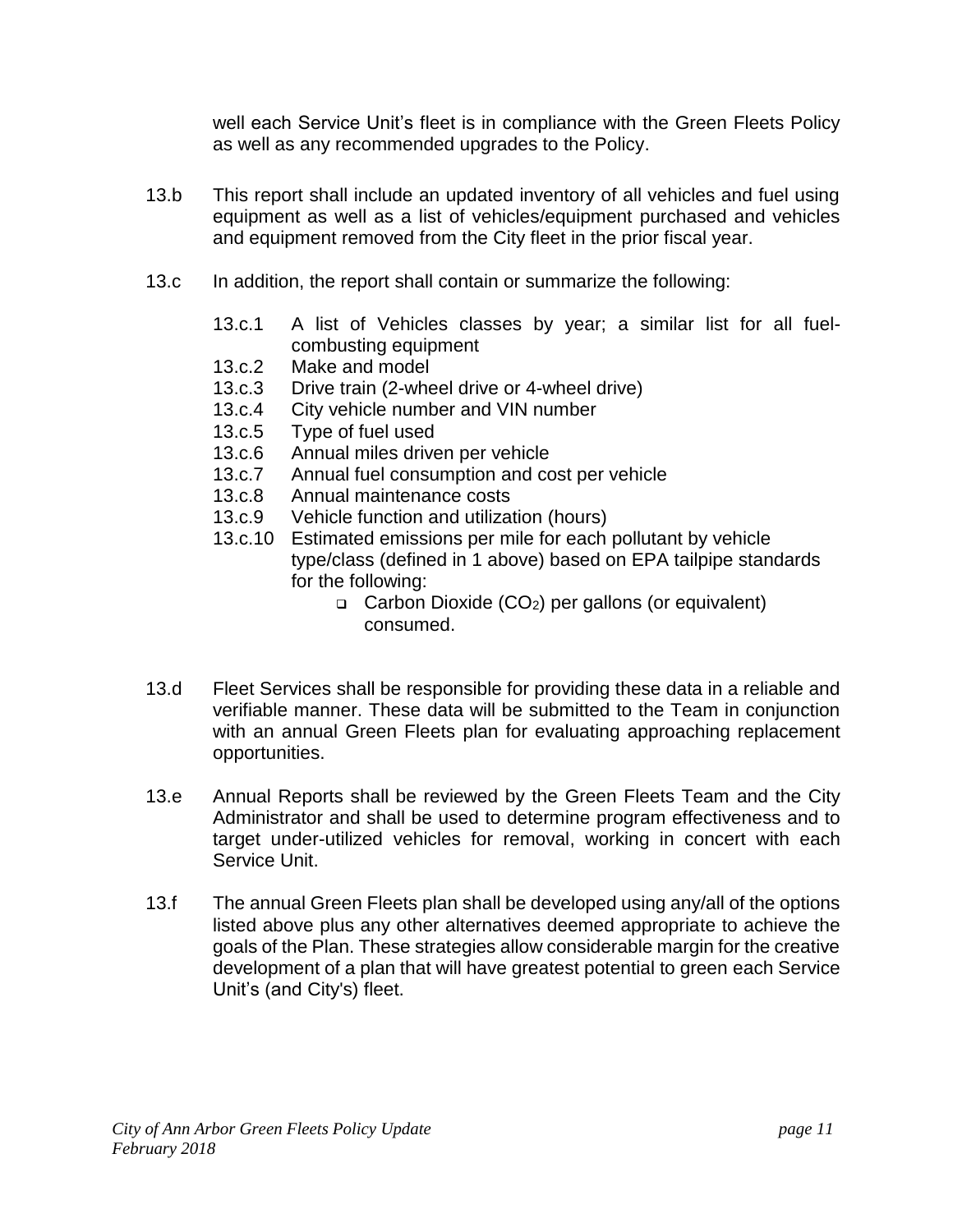## **Definitions**

- "Alternate Fuel" means any fuel other than gasoline, diesel, and other substantially petroleum-based fuels that are less polluting than gasoline or diesel fuel. Alternate Fuel shall include, but is not limited to, natural gas, propane, ethanol (E-85), biodiesel (20 percent blend or above) and electricity.
- "All-electric Vehicle" or BEV (Battery-only Electric Vehicle), is a vehicle operating exclusively on a battery charge and does not possess or require an internal combustion engine.
- "Alternate Fuel Vehicle" means any motor vehicle powered by alternate fuels.
- "Bi-Fuel Vehicle" means any motor vehicle designed to operate on two distinct fuels, one of which is an alternative fuel. These vehicles do not run on a mixture of fuels.
- "City Service Unit" means any organizational Unit that provides services to the City of Ann Arbor.
- "Compact Car" means a light duty vehicle with total interior volume between 100 and 109 cubic feet.
- "Fuel Burning Equipment" means any implement powered by an internal combustion engine.
- "Heavy Duty Vehicle" means any motor vehicle, licensed for use on roadways, having a manufacturer's gross vehicle weight rating greater than 8,500 pounds.
- "Hybrid Vehicle" or "Hybrid-electric Vehicle" means a motor vehicle that draws propulsion energy from onboard sources of stored energy that are both an internal combustion/heat engine that runs on combustible fuel, and a rechargeable energy storage system.
- "Large Car" means a light duty vehicle with total interior volume of 120 or more cubic feet.
- "Light Duty Vehicle" is any vehicle with a gross vehicle weight of less than or equal to 8,500 pounds. Light duty vehicles include passenger cars, light duty trucks, sport utility vehicles (SUV), minivans and pick-up trucks. Light duty vehicles are currently subject to Tier 1 emissions standards under the Clean Air Act Amendments of 1990.
- "Light Duty Truck" means any motor vehicle, with a manufacturer's gross vehicle weight rating of 8,500 pounds or less, which is designed primarily for purposes of transportation of property or is a derivative of such a vehicle, or is available with special features enabling off-street or off-highway operation and use.